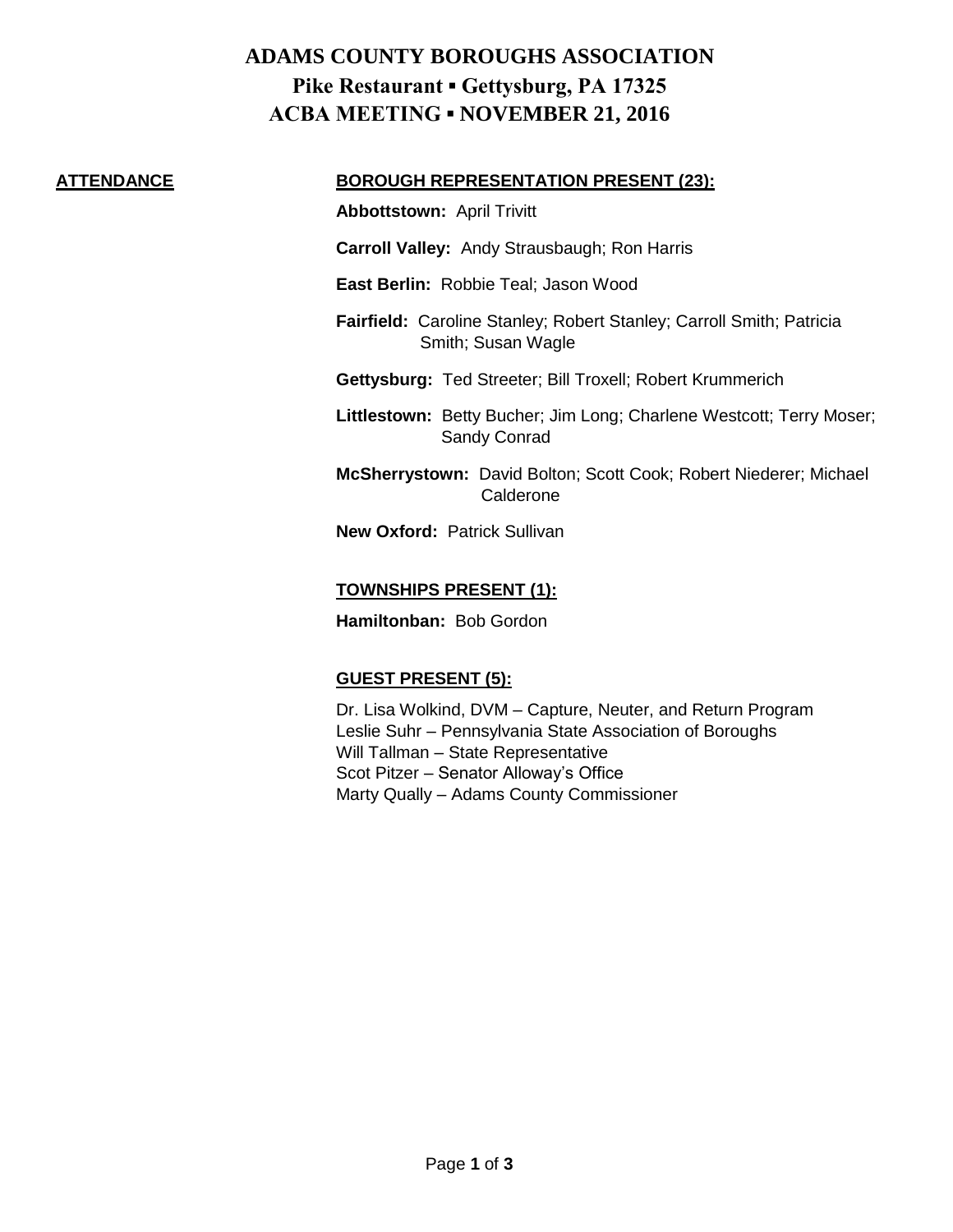|                                              | <b>ADAMS COUNTY BOROUGHS ASSOCIATION</b>                                                                                                                            |
|----------------------------------------------|---------------------------------------------------------------------------------------------------------------------------------------------------------------------|
|                                              | Pike Restaurant • Gettysburg, PA 17325                                                                                                                              |
|                                              | <b>ACBA MEETING • NOVEMBER 21, 2016</b>                                                                                                                             |
|                                              |                                                                                                                                                                     |
| <b>CALL TO ORDER</b>                         | The Adams County Boroughs Association met in session and the<br>meeting was called to order at 6:15 p.m. by Ron Harris and the Pledge<br>of Allegiance was recited. |
| <b>ROUND TABLE</b>                           | Introductions were made by all in attendance.                                                                                                                       |
| <b>MINUTES</b>                               | A motion was made by David Bolton and seconded by Robert<br>Stanley to approve the minutes from the September 19, 2016 as<br>written. Motion adopted.               |
| <b>FINANCIAL REPORT</b>                      |                                                                                                                                                                     |
| <b>TREASURER:</b><br><b>ANDY STRAUSBAUGH</b> | Treasurer, Andy Strausbaugh reported the following:                                                                                                                 |
|                                              | Balance as of September 19, 2016\$2,942.75                                                                                                                          |
|                                              |                                                                                                                                                                     |
|                                              | 0.00                                                                                                                                                                |
|                                              |                                                                                                                                                                     |
|                                              | Expenses for 25 meals @ \$10 \$ 250.00                                                                                                                              |
|                                              |                                                                                                                                                                     |
|                                              | Balance as of December 31, 2015\$2,717.75                                                                                                                           |
|                                              | A motion was made by April Trivitt and seconded by Carroll Smith<br>to accept the Treasurers Report as read by Andy Strausbaugh.<br>Motion adopted.                 |
| <b>ELECTION OF OFFICERS</b>                  |                                                                                                                                                                     |
| <b>ELECTIONS</b>                             | It has been noted that a quorum is present.                                                                                                                         |
|                                              | The results of the election are as follows:                                                                                                                         |

President – Ron Harris Vice President – David Bolton Secretary – Sandy Conrad Treasurer – Charlene Westcott Resolution and Policy – Stan Wannop ACTPO – David Bolton and Stan Wannop

**A motion was made by Stan Wannop and seconded by Patrick Sullivan to approve and accept the election of officers as presented. Motion adopted.**